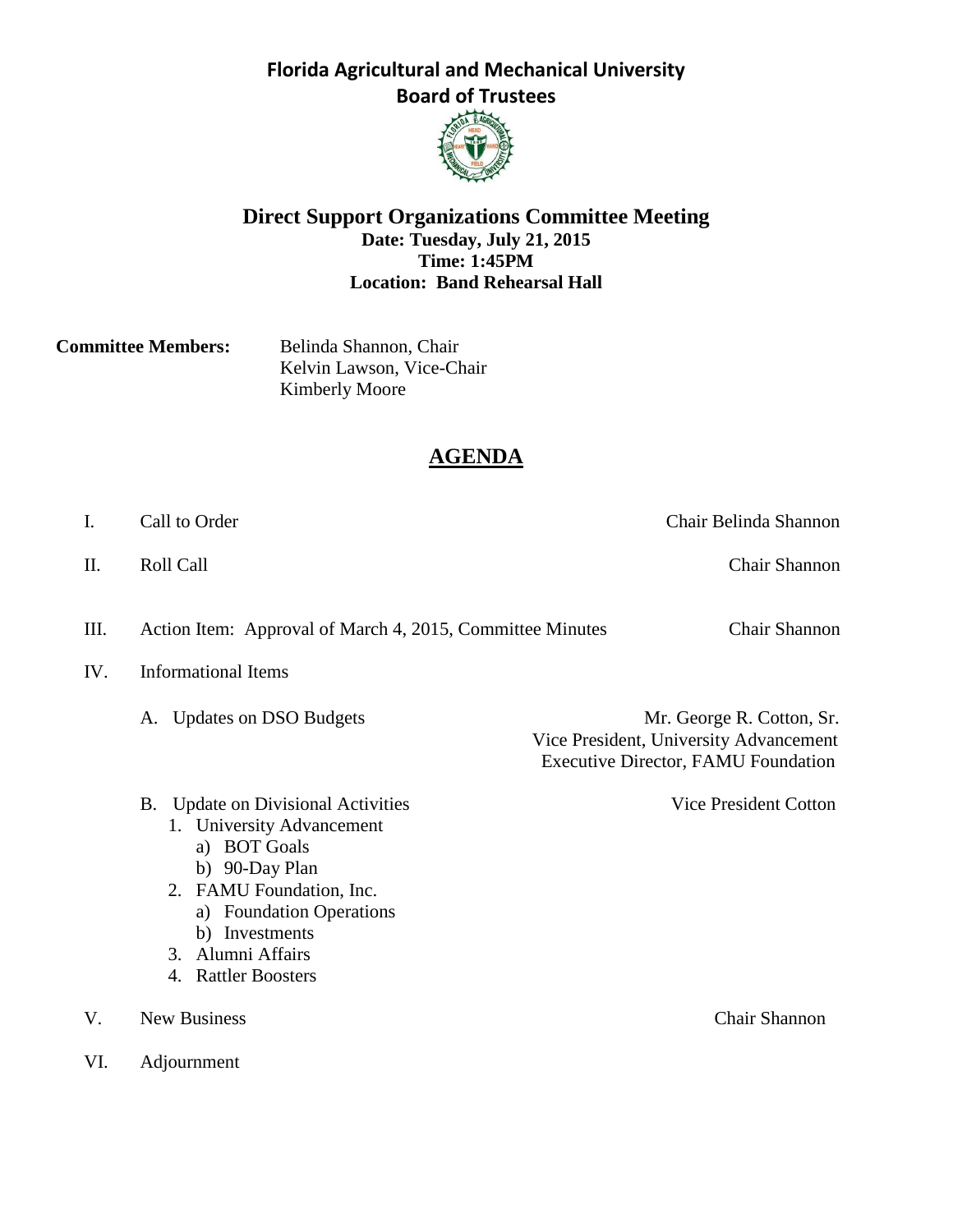

# **Trustee Belinda Shannon, Chair**

The meeting was called to order by Committee Chair Belinda Shannon. Ms. Angie Wiggins called the roll, and the following committee members were present: Vice-Chair Kelvin Lawson, Trustee Kimberly Moore, and Trustee Marjorie Turnbull. A quorum was established.

## *Approval of the December 3, 2014 Committee Minutes*

The Committee reviewed the minutes from the December 3, 2014, Direct Support Organization (DSO) Committee Meeting. Vice-Chair Lawson moved approval of the minutes, and the motion was seconded by Trustee Moore. The motion carried.

## *Update on Divisional Activities*

The Vice President for University Advancement, Dr. Thomas Haynes, presented an update on divisional activities. **He began by presenting updates on University Advancement & B.O.T. Goals.**

Over the last few months, the University has experienced an extraordinary level of success this year.

- To-date, we have raised \$4.1M in cash and a total of \$8.3M in cash and pledges.
- Giving to the university has increased 72 percent over the same period last year.
- We continue to reap benefits from a substantial multimillion dollar gift.
- Our annual Faculty and Staff Campaign giving has garnered over \$194,000 in cash and pledges.
- FAMU has garnered over 5,000 donors; many of whom are first-time alumni contributors. A very significant impact has been from social media efforts.

Several slides which outlined a four-year comparison of constituent giving, a comparison of gifts by purpose and donor giving analysis were shared with the committee. These slides showed a large number of new and repeat donors and more than \$726,500 that they represented.

In regard to the decrease in giving by 402 donors, Dr. Haynes stated that these are primarily donors who make multiple gifts without making pledges. The expectation is that their giving will rebound during the remaining of the third quarter and in the fourth quarter.

Dr. Haynes advised that we have exceeded our \$900,000 goal for Expendable Scholarships, which is currently over \$1.2 million. Per Dr. Haynes, donors are stepping up and are giving back to the University to take care of immediate needs. Additionally, we have surpassed our \$1.3 million goal for Temporary Restricted Funds and generated \$1.7 million.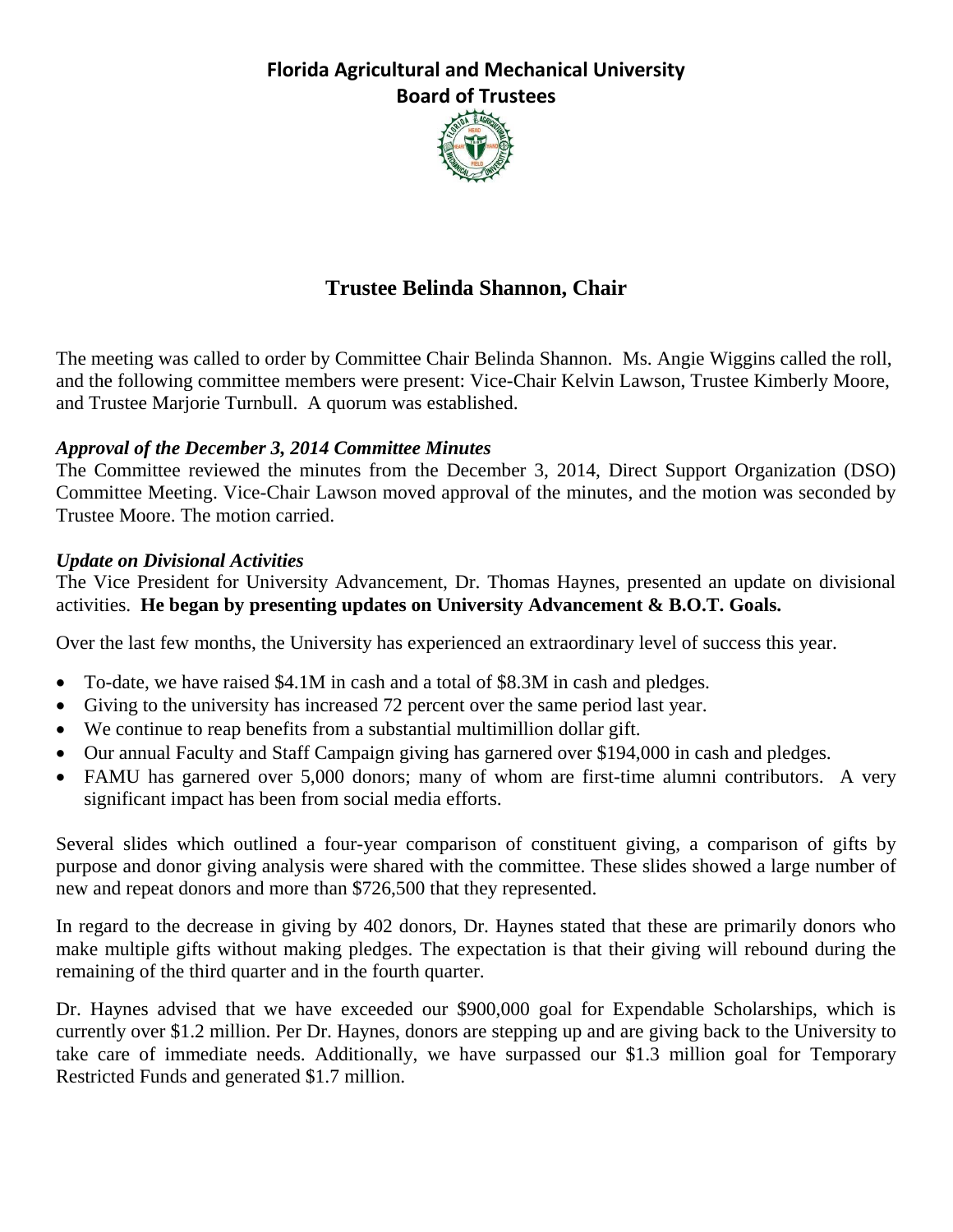

Direct Support Organizations Committee Minutes (continued – Page 2)

Trustee Tonnette Graham asked Dr. Haynes about the number of scholarships supported through the scholarship portal. Dr. Haynes agreed to provide details to Trustee Graham.

The latest totals for the 10for\$10 Campaign show 3,000 new donors have given more than 3,800 gifts totaling over \$170,000 in cash and pledges.

Dr. Haynes indicated several groups associated with the University's Athletic Program are working collaboratively to formulate and implement a comprehensive athletic fundraising initiative.

## **Dr. Haynes presented several Foundation and Investment updates:**

- A search is underway for a replacement for Mr. Harold Bower, the former Associate Vice President for the Foundation. Mr. Bower has returned to his former position with the University of South Florida.
- Dr. Haynes advised the Foundation is continuing to expand its technology infrastructure by using a WebInvoicing software. Additionally, he stated, Fundriver will allow staff to enhance reporting on restricted funds.
- The Spring FAMU Foundation Board of Directors Meeting will be held in Houston, Texas, on May 13-15, 2015. The Foundation Board Meeting in Houston will be in conjunction with the FAMU National Alumni Association Convention.
- Dr. Haynes introduced John Breth, a consultant who represents the FAMU Foundation's investment consulting firm, The Bogdahn Group. Mr. Breth presented a summary of portfolio activities which impacted the investment performance of the foundation.
	- o Late 2012, the Foundation conducted a national search for a new master custody relationship and ultimately selected Key Bank as custodian on assets held at Key Bank.
	- o In 2013 assets were transferred to Key Bank from Morgan Stanley/Smith Barney and invested into the newly selected investment portfolio. Several managers were retained in the transition including minority-owned firms Hughes Capital and Herndon Capital. In the transition a new minority-owned firm was selected for use as well, Channing Capital. All in all the investment committee selected nine new allocations in 2013.
	- o 2014 saw further evolution of the portfolio with the addition of two new managers and the termination of one.
	- o 2015 has seen further portfolio activity with the planned transition of Hughes Capital to another minority-owned fixed income manager as well as the planned addition of a minority-owned firm to the alternatives area of the portfolio. With the planned addition of these new firms, the Foundation will move very close to 25% in minority-owned firms utilized within the Foundation portfolio.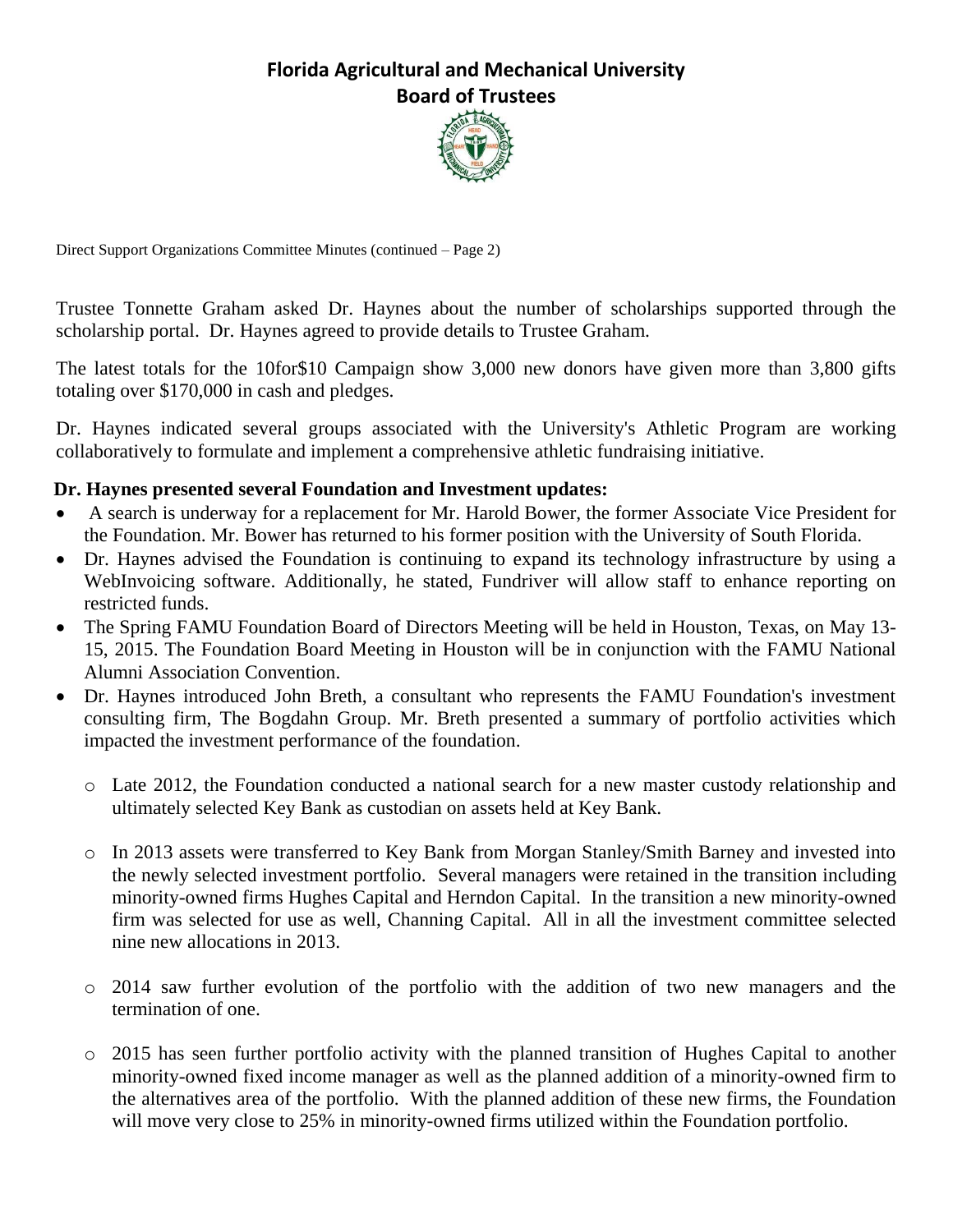

Direct Support Organizations Committee Minutes (continued – Page 3)

Investment Performance:

In looking at the fiscal year end performance for the Foundation as of June 30, 2014 against the results of the NACUBO study, the Foundation saw very strong absolute results. The Foundation's 16.1 percent net return outperformed the average respondent in the survey and in looking at the various peer groups outperformed all but the largest sized endowments in the study. Asset allocation is in line with the peer group for the foundation.

Performance for calendar year 2014 was volatile with the second half of the year dramatically affected by the falling price of oil and questions about slowing global growth. Within the portfolio, any manager with an overweight position in energy suffered short term performance shortfalls against market benchmarks, and this served as the main cause of relative underperformance vs the Foundation's policy benchmark.

## **Dr. Haynes presented the following update for the Office of Alumni Affairs:**

- There are two upcoming major events that the office of Alumni Affairs is assisting in coordinating:
	- $\circ$  The first is the FAMU Day at the Capitol that will be held on March 26, 2015, at 6PM, on the 22<sup>nd</sup> floor of the Florida Capitol. At this event, students, alumni, community leaders, faculty and staff, get the opportunity to convey gratitude to Florida lawmakers for their support of the University;
	- o The second event is the FAMU National Alumni Association's Annual Convention scheduled for May 14-17, 2015, in Houston, Texas. The Convention is in conjunction with the FAMU Board of Directors Meeting that will also be held in Houston.

## **Dr. Haynes presented an update on Rattler Boosters:**

The Rattler Boosters Membership Drive commenced January 2015. Vice President Haynes cited that 2014 was a great year for booster membership.

The Boosters recently held their first annual Board of Directors Retreat, and have elected new members to serve on the Rattler Board of Directors.

There being no further business, the meeting adjourned at 2:18 p.m. Belinda Shannon, Committee Chair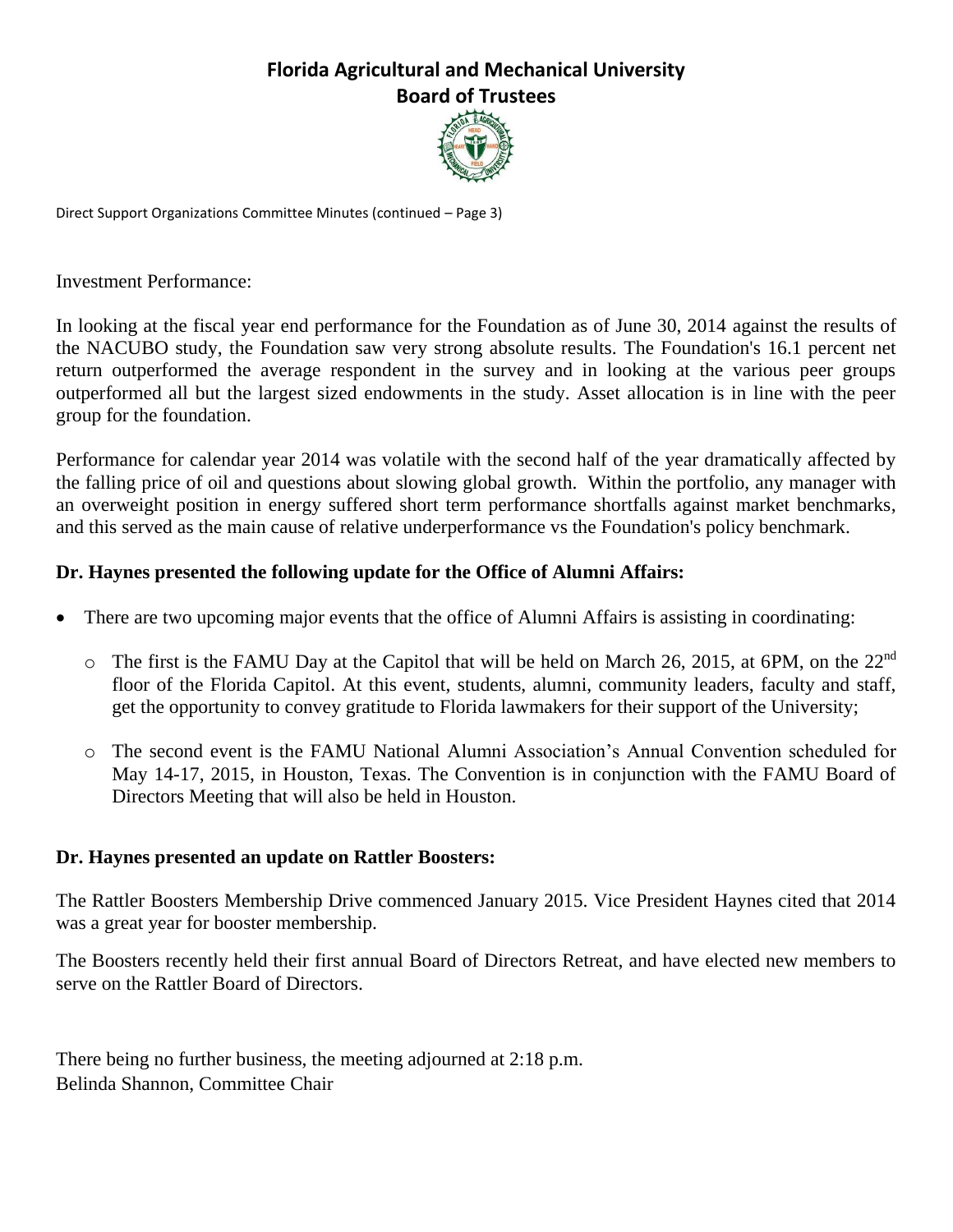

## **Direct Support Organizations Committee Date: Tuesday, July 21, 2015 Agenda Item: IV. A**

## **Subject: Update on DSO Budgets**

**Summary:** The DSOs' budgets are submitted for approval in accordance with FAMU Internal Management Memorandum (IMM) Number 2003-01, 8:

> The DSO shall submit an annual operating budget, which has been approved by the DSO's governing board and by the President and submitted to the Board for approval. The budget shall be submitted no later than sixty (60) days after the first day of the fiscal year for which the budget pertains.

> **Management, staff, and all DSO's governing bodies are working to provide final budgets for the President's and B.O.T.'s approval by August 31, 2015, in accordance with the IMM.**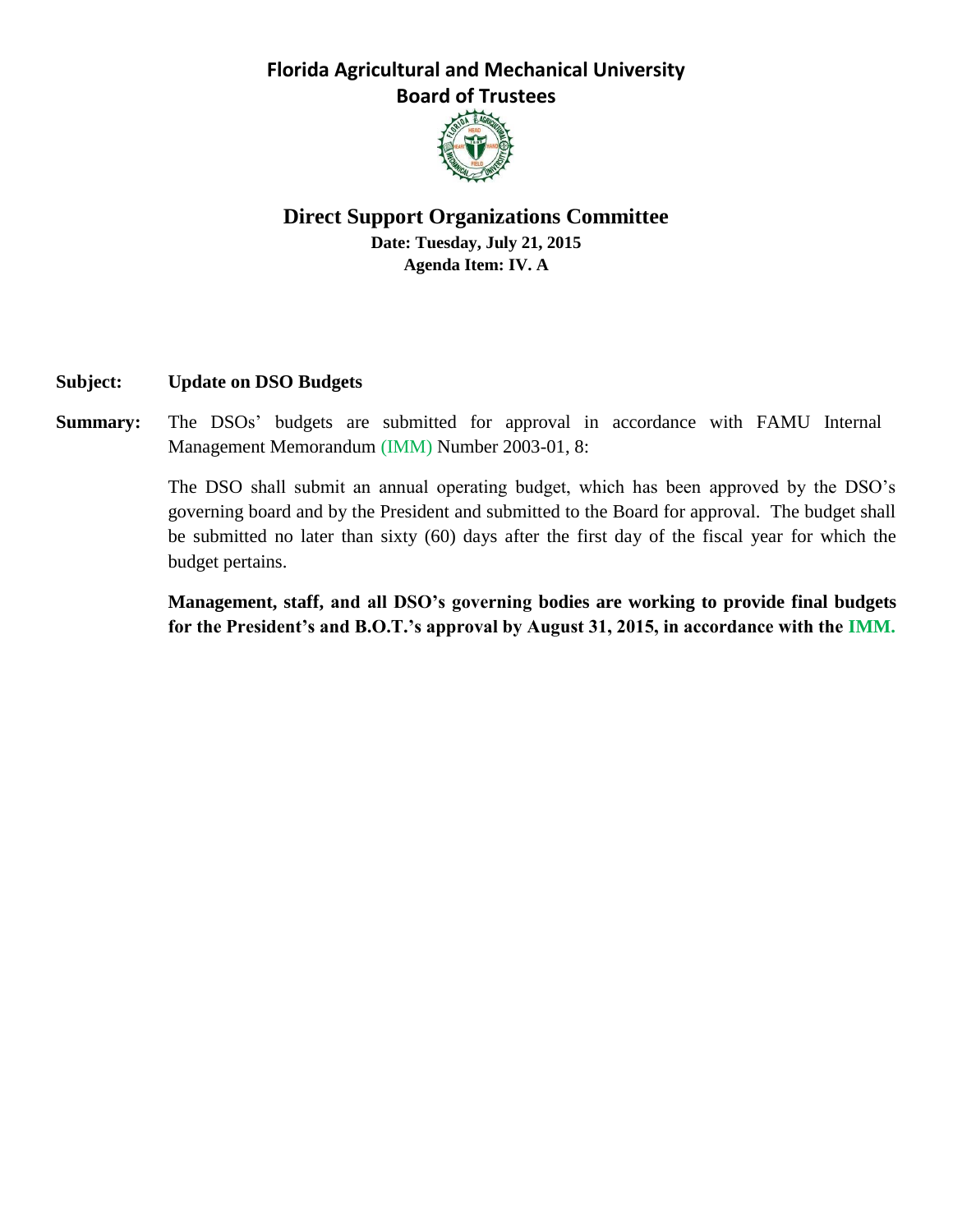

# **Direct Support Organizations Committee**

**Date: Tuesday, July 21, 2015 Agenda Item: IV. B. 1-a**

- **Subject: Update on Divisional Activities: University Advancement / BOT Goals (Fourth Quarter Fundraising Update)**
- **Summary: We are continuing to focus efforts on the Division's Strategic Goal: Enhance Institutional Fundraising and its assigned goal of \$5.5M.**

To update you on **fundraising activities**, I am pleased to report that we have exceeded our \$5.5 million goal for cash gifts: \$10.2M in cash and pledges; \$5.8M in cash gifts. We saw an increase in the number of donors by 113%.

This accomplishment is due to our alumni, and friends of FAMU including:

- A generous gift of \$1 million cash gift fund from John Thompson as part of a \$5 million commitment.
- Cecka Green's *10 for \$10 Challenge* has raised approximately \$184K to-date.
- The Faculty and Staff Endowment Campaign kicked off earlier this month. The Annual Breakfast is scheduled for Friday, August  $14<sup>th</sup>$ . The 2014 Faculty and Staff Endowment Campaign has raised \$194,589 through 640 donors.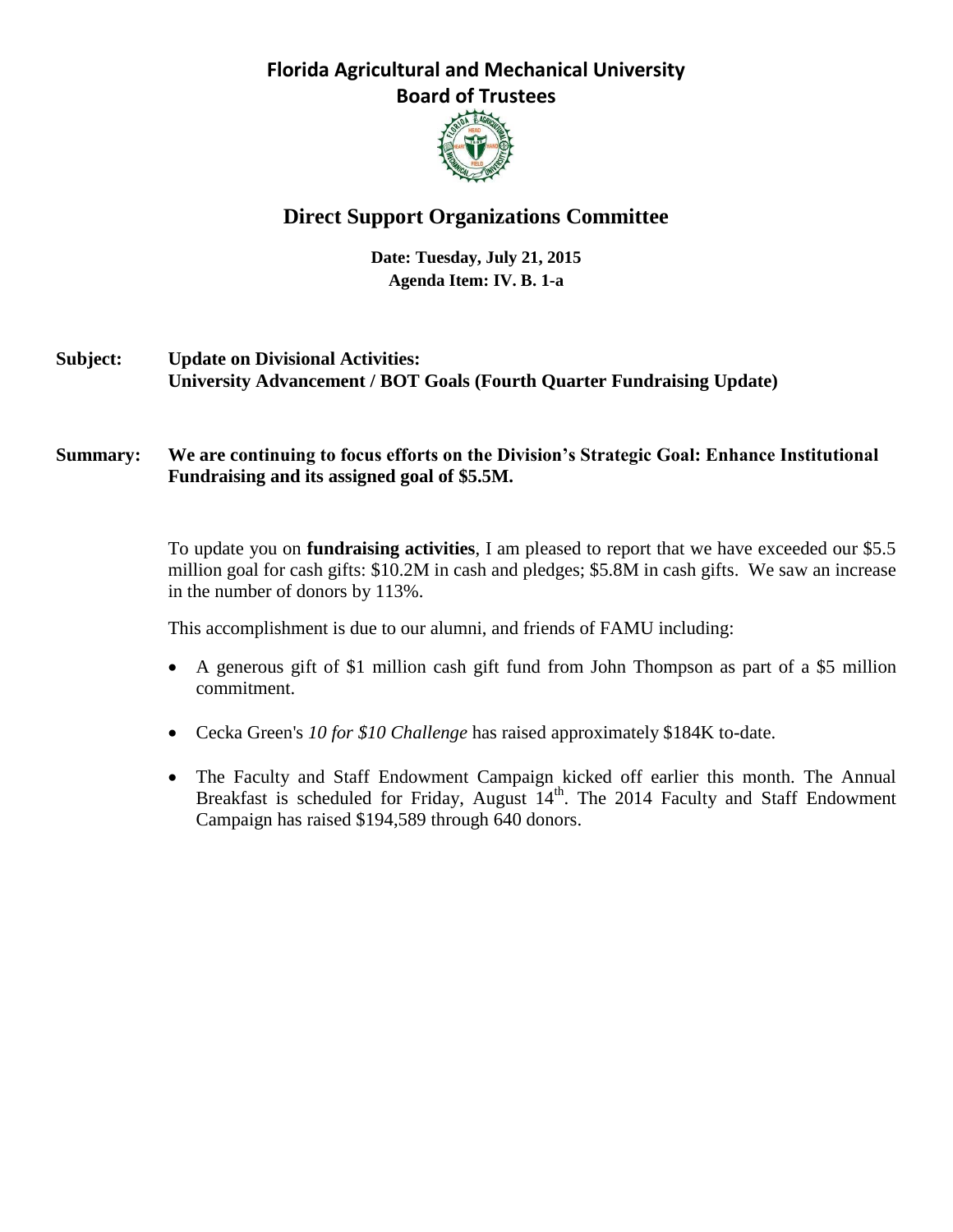

# **Direct Support Organizations Committee**

**Date: Tuesday, July 21, 2015 Agenda Item: IV. B. 1-b**

## **Subject: Division of University Advancement: 90-Day Plan**

**Summary: Mr. George R. Cotton, Sr., Vice President of University Advancement and Executive Director of the FAMU Foundation, presents the next steps in determining the operational needs of the Division of University Advancement and the core funding needs of Florida Agricultural and Mechanical University.**

# **90-Day Plan - Timeline**

## **July 2015**

- o Planning/Operational Activities:
	- internal staffing/organizational review/recommendations on findings to the FAMU President, Dr. Elmira Mangum; the FAMU Board of Trustees; and the FAMU Foundation Board of Directors
	- introductory meetings: Senior Staff, Deans, Directors, Coaches, Band/Choir Directors
	- goals/expectations meeting with President, Foundation Board Chair, Subcommittee Leadership
- o Review of Fiscal/Budget Activities:
	- preparation of organizational budget planning, audit assessments
	- $\triangleleft$  establishment of key timelines, deliverables, legal obligations
	- $\triangleleft$  internal review/3-year fundraising totals and Alumni engagement trends
	- assessment of site-based technology, contracts, and resources

## **August 2015**

- o Submission of final organizational budgets of Direct Support Organizations to FAMU Board of Trustees
- o Staffing/restructuring/organizational charts/new hires-reassignments
- o Assessment dialogue with Board-Institutional Needs Assessment and Capital Campaign
- o Assessment of Annual Fund and annual events
- o Planning/Coordination of Fall Alumni outreach, linkages, Athletic planning
- o Convening session with community stakeholders, key Alumni
- o Assessment of key donor potential/prospect development database/Campaign readiness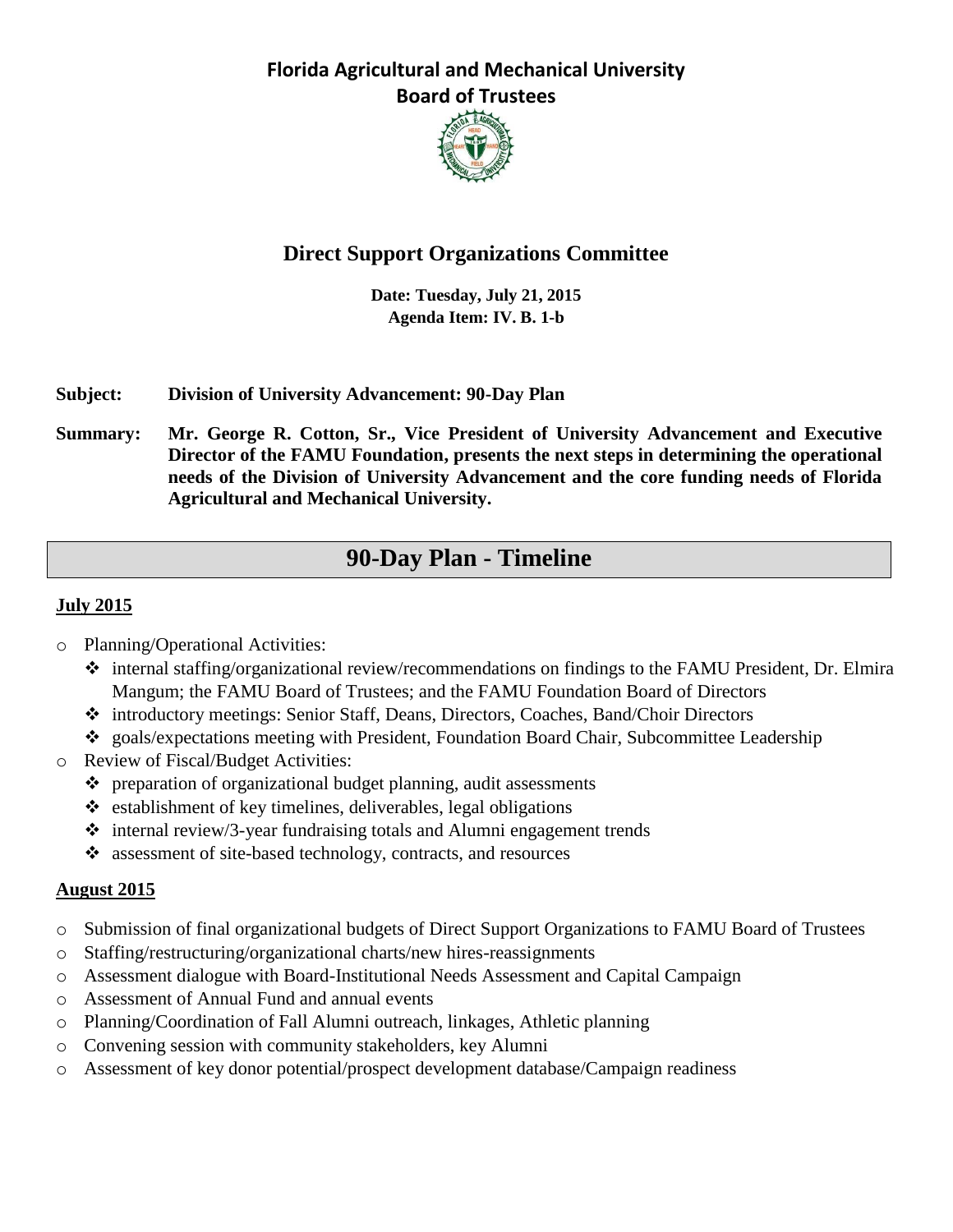

90-Day Plan (continued) Page Two

## **September 2015**

- o Preliminary report to Senior Leadership-FAMU Board of Trustees/FAMU Foundation Board of Directors/Institutional Development Assessment
- o Internal Staff Training/Fundraising Skill Sets for the comprehensive ask
- o Continuation of assessment of donor/prospect database/Campaign readiness
- o Board member/stakeholder engagement conversation
- o Development of FAMU 500: Key Stakeholder/Alumni data file
- o Convening of **Internal FAMU Task force on Campaign Planning & Strategic Visioning**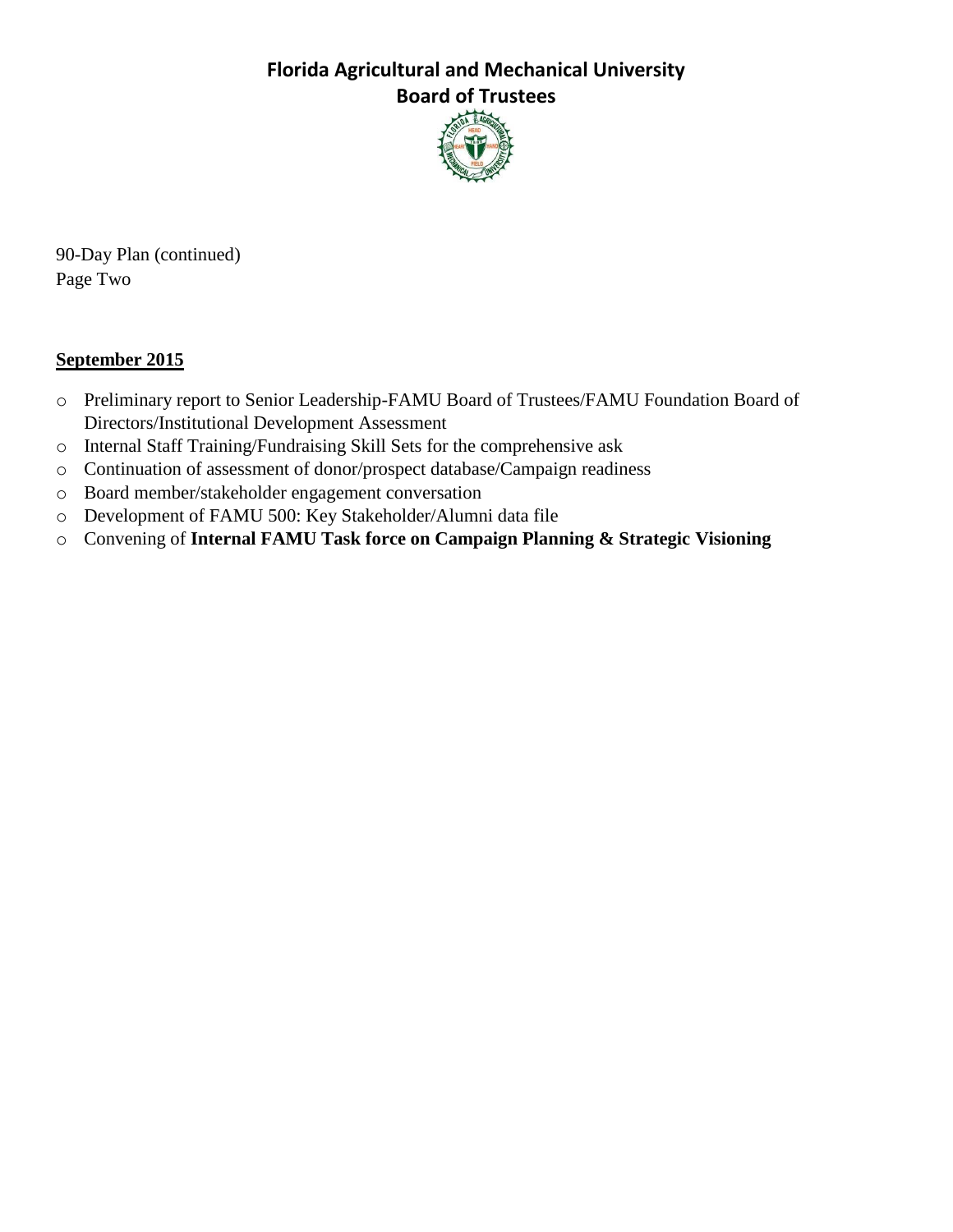

# **Direct Support Organizations Committee**

**Date: July 21, 2015 Agenda Item: IV. B. 2-a**

**Subject: Update on Divisional Activities: Foundation Operations**

**Summary: Update on activities in the FAMU Foundation Office.**

- The University's endowment as of May 31, 2015 was **\$123,844,922.**
- The office is in the process of fiscal year end closing and is preparing for final field work related to the external financial statements audit.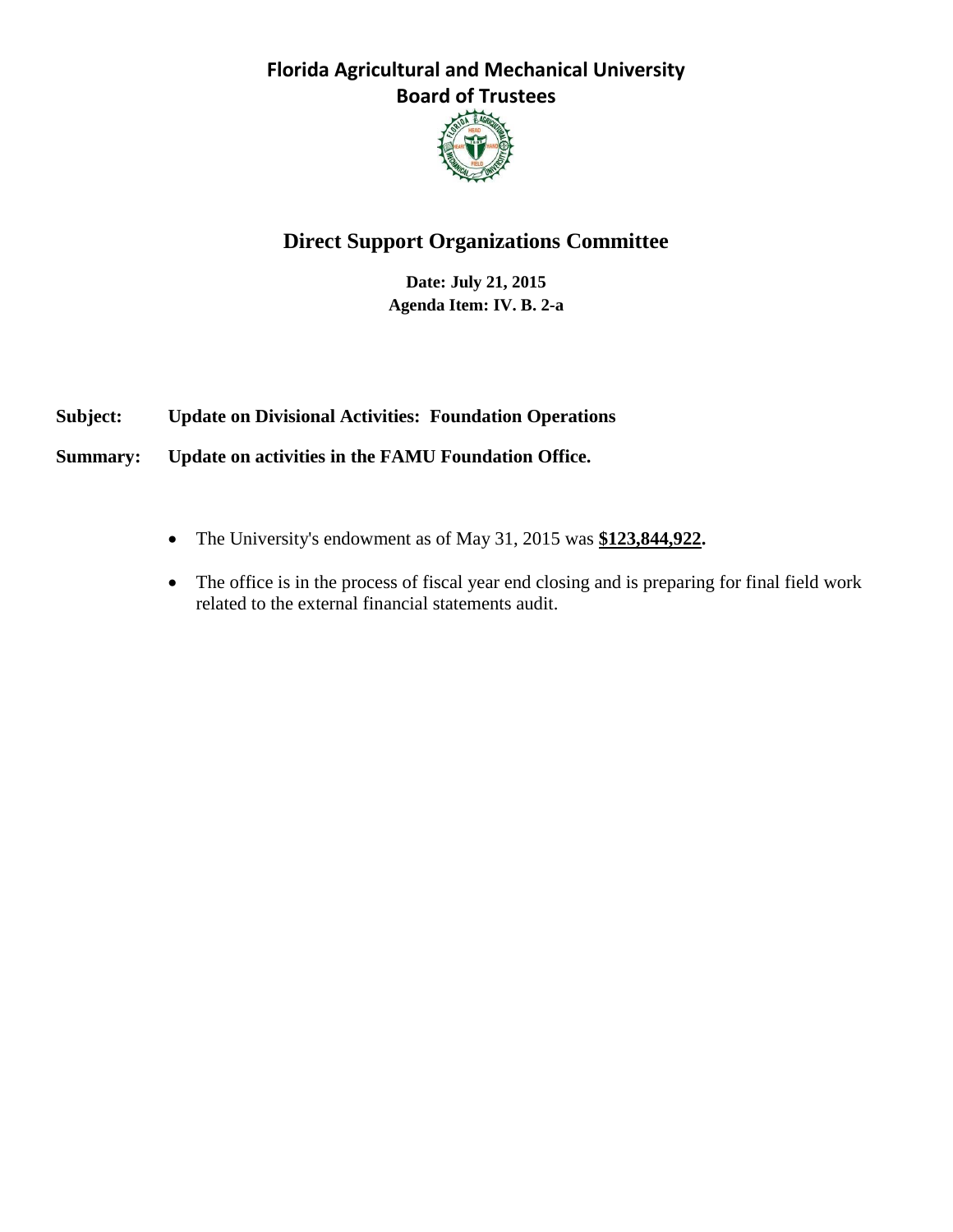

## **Direct Support Organizations Committee**

## **Date: July 21, 2015 Agenda Item: IV. B. 2-b**

## **Subject: Update on Divisional Activities: FAMU Foundation, Inc. - Investments**

#### **Summary: Investment Returns for the Period Ended May 31, 2015:**

|                            | $FYTD - 7/1/14 - 5/31/15$ | 12 Months $-6/1/14 - 5/31/15$ |
|----------------------------|---------------------------|-------------------------------|
| <b>Investment Returns</b>  | 3.39%                     | 5.08%                         |
| <b>Composite Benchmark</b> | 4.82%                     | 6.61%                         |
| Investment Goal            | 7.79%                     | 8.50%                         |

The FAMU Foundation's Investment Committee meets quarterly to review the performance of the portfolio, and investment managers.

Investment portfolio returns for the fiscal year to date (FYTD), and the 12-month period that ended 5/31/2015 underperformed both the portfolio's composite benchmark returns and the portfolio's investment goal. The under-performance of the portfolio returns vs. composite benchmark returns for both the FYTD (3.39% vs. 4.82%), and the trailing 12-month period (5.08% vs. 6.61%) was due primarily to the under-performance of both equity investments, and real assets investments. Equity investments at 49.8% of the total asset allocation as of 5/31/2015 have under-performing investment returns vs. composite benchmark returns of 3.82% vs. 5.70% for FYTD, and 6.19% vs. 8.08% for the 12-month period. Real assets investments at 14.9% of the total asset allocation as of 5/31/2015 had under-performing investment returns vs. composite benchmark returns of 3.95% vs. 6.32% for FYTD, and 6.04% vs. 7.82% for the 12-month period. Investment returns for fixed income investments, and hedge fund investments outperformed benchmark returns for the FYTD, and the trailing 12 month period. The FAMU Foundation's Investment Committee meets quarterly to review the performance of the portfolio and the investment managers.

## **Comparison of Investment Returns for Trailing 12 Months to Prior Years:**

| For the Trailing Twelve Months Ending: | 5/31/15 | 5/31/14 | 5/31/13 |
|----------------------------------------|---------|---------|---------|
| <b>Investment Returns</b>              | 5.08%   | 12.76%  | 13.74%  |
| Composite Benchmark                    | 6.61%   | 12.21%  | 15.31%  |
| <b>Investment Goal</b>                 | 8.50%   | 8.50%   | 8.50%   |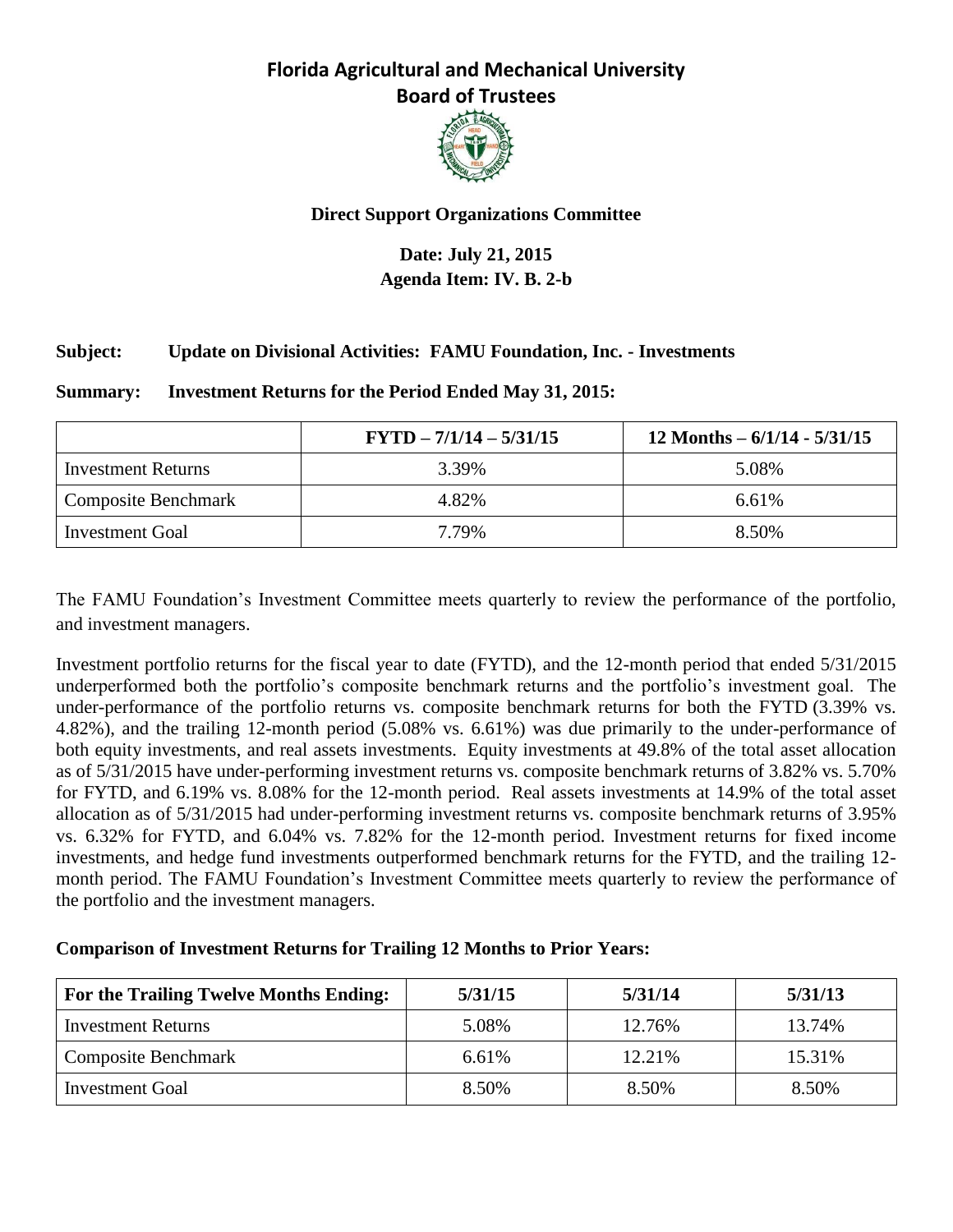

## **Direct Support Organizations Committee Date: July 21, 2015 Agenda Item: IV. B. 3**

## **Subject: Update on Divisional Activities: Office of Alumni Affairs**

## **Summary: The Office of Alumni Affairs is gearing up for a number of alumni engagement activities for the summer:**

1) The National Alumni Association's Midwest Region Conference will be held in Detroit, Michigan, July 31 – August 2.

Alumni leadership from chapters in the Midwest Region will welcome President Elmira Magnum who will serve as conference Keynote speaker.

- 2) Alumni of nearby Gadsden County and neighboring communities will host an inaugural scholarship gala in Quincy, Florida, on Saturday evening, August 1. Dr. Mangum has been invited to serve as keynote speaker for this dinner program.
- 3) Alumni Leadership of the Northern states will convene in Dedham, Massachusetts, a bedroom community of Boston, for the 51st Anniversary of the National Alumni Association's North East Region conference, August 14-15. FAMU B.O.T. Chairman, Rufus Montgomery, has been invited to serve as keynote speaker for the fundraising brunch.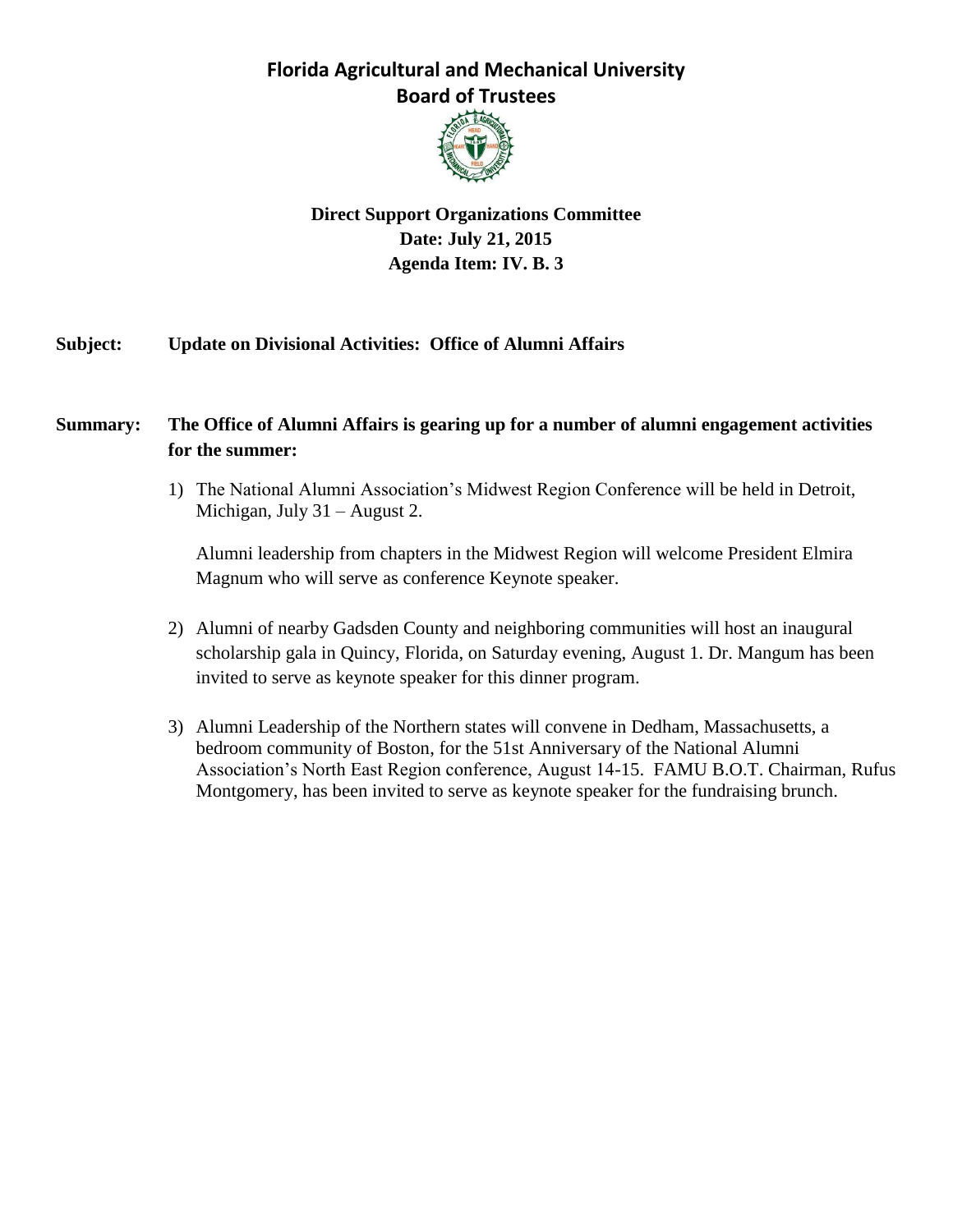



## **Direct Support Organizations Committee**

**Date: Tuesday, July 21, 2015 Agenda Item: IV. B. 4**

## **Subject: Update on Divisional Activities: Rattler Booster**

#### **Summary: Update on Divisional Activities.**

The Rattler Boosters are preparing the Summer Edition of the Rattler Booster magazine, SnakeBites, for its membership. The featured stories include:

- The Giving of Rattler Boosters' Board Members, Selvin Cobb and Lawton Williams;
- Review of 2014 2015 Athletic Season;
- Rattler Boosters Fieldhouse Enhancement Initiative; and
- Upcoming 2015 Rattler Football Schedule, and more.

The Rattler Boosters' membership drive continued with an emphasis on tailgating, RVing, and disability parking.

The Rattler Boosters' Board of Directors held a teleconference call to discuss and approve the Rattler Boosters 2015-2016 operating budget.

#### **BOOSTER INITIATIVES**

#### **FAMU Fall-Kickoff scheduled for Saturday, August 29 at The Moon.**

This is the annual kick-off event that presents the football team and the Marching 100 to the public in a Rattler Boosters' fundraiser. This event is typically more successful when we do not have other community-related events scheduled immediately preceding this fundraiser.

The Rattler Boosters understand the need for additional revenue for summer school participation for the student-athletes. In an effort to assist in raising funds for specific programs, the Rattler Boosters initiated the Rattler Boosters' Summer School Incentive Program (S.S.I.P.). This program is designed to assist the athletic team with their fundraising efforts with the Rattler Boosters. The funds from that specific sport will go towards